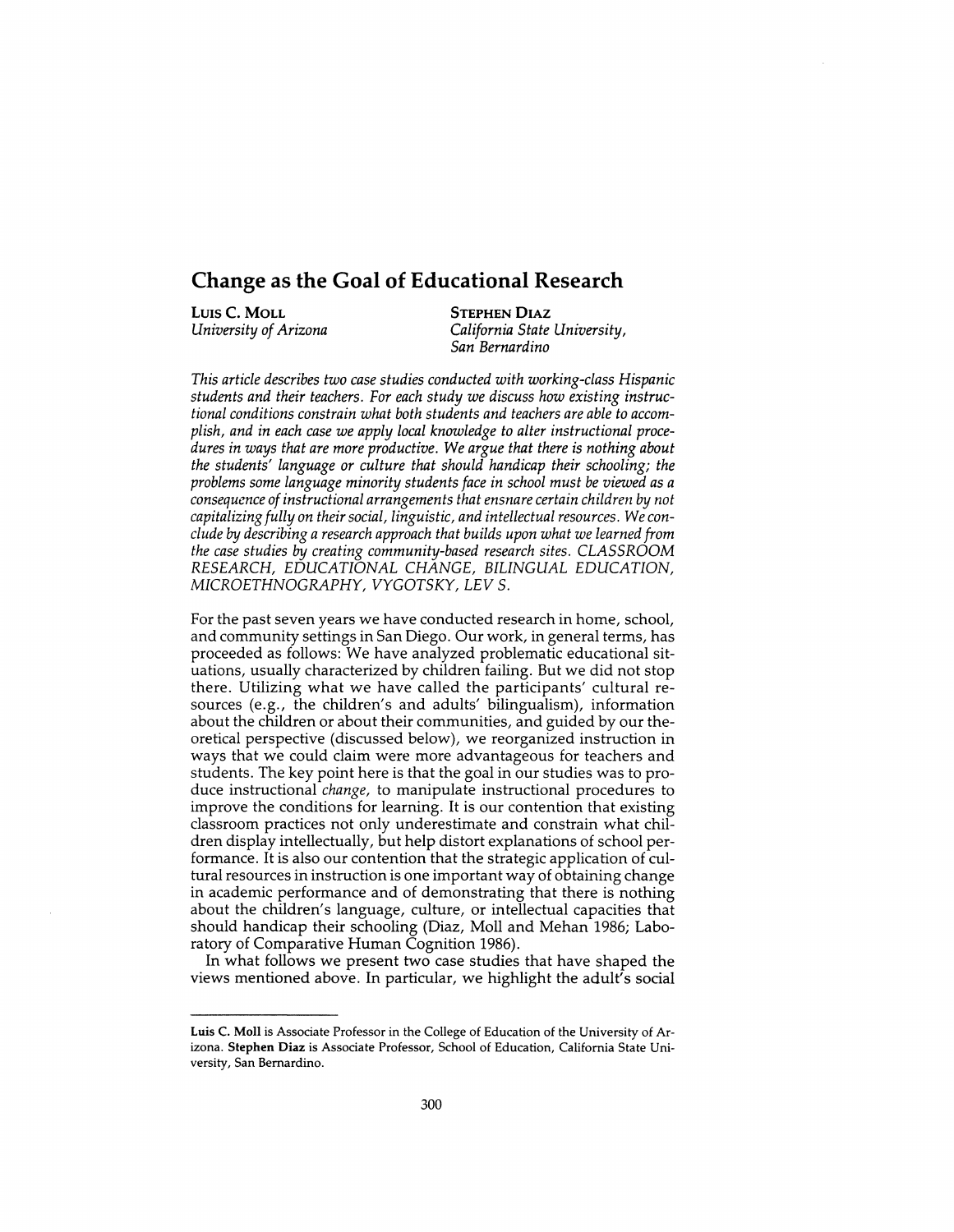mediations in creating varied circumstances for children to learn. We then describe our most recent research, which tries to combine what we have learned from the case studies by forming after-school, community-based settings within which to conduct educational research while staying in close contact with community realities. Here we highlight mediations of a different type: the strategic connections we can create between schools and communities to promote educational change.

## **Two Case Study Examples**

The research we report below has been influenced by the work of educational anthropologists, in particular the so-called "microethnographers" who have examined in great detail the interactional dynamics of various educational situations (e.g., Erickson 1982; McDermott 1976; Mehan 1979). Central to our research is the study of what Erickson (1982) calls "immediate environments of learning"; namely, the analysis of how instructional contexts are socially constituted by adults and children. We have supplemented what we have learned from these "microanalyses" with ideas about learning and development borrowed from sociohistorical psychologists (e.g., Olson 1986; Scribner and Cole 1981; Vygotsky 1978; Wertsch 1985). These researchers also emphasize the critical role of social interactions in learning.

Vygotsky (1978), for instance, wrote that the forms of cooperation between child and adult were the central element of the education process. His famous concept of the zone of proximal development refers to the importance of these forms of cooperation. He stressed how one gets a qualitatively different perspective of children's abilities by contrasting what they do when working alone to what they can perform when working in collaboration with others. And he suggested that for instruction to be effective it must lead students; in our interpretation, it must be aimed not only at weaknesses manifested in individual assessments, but at strengths that are displayed most readily in collaborative activities.

In this section we present two case studies, one on reading and one on writing. These studies have been presented elsewhere, therefore we refer the reader to other sources for details omitted here (Diaz, Moll, and Mehan 1986; Moll 1986; Moll and Diaz 1985, 1987; Trueba, Moll, Diaz, and Diaz 1982). We use the case studies here to highlight what we consider a major problem in the schooling of the workingclass Latino students, indeed in the schooling of working-class children in general: the practice of reducing or "watering down" the curriculum to match perceived or identified weaknesses in the students. This practice is best understood when considered within a more general framework or model for organizing instruction that seems quite pervasive. Heath (1986:150), for example, has called it a tendency to assume the existence of a single developmental model for learning.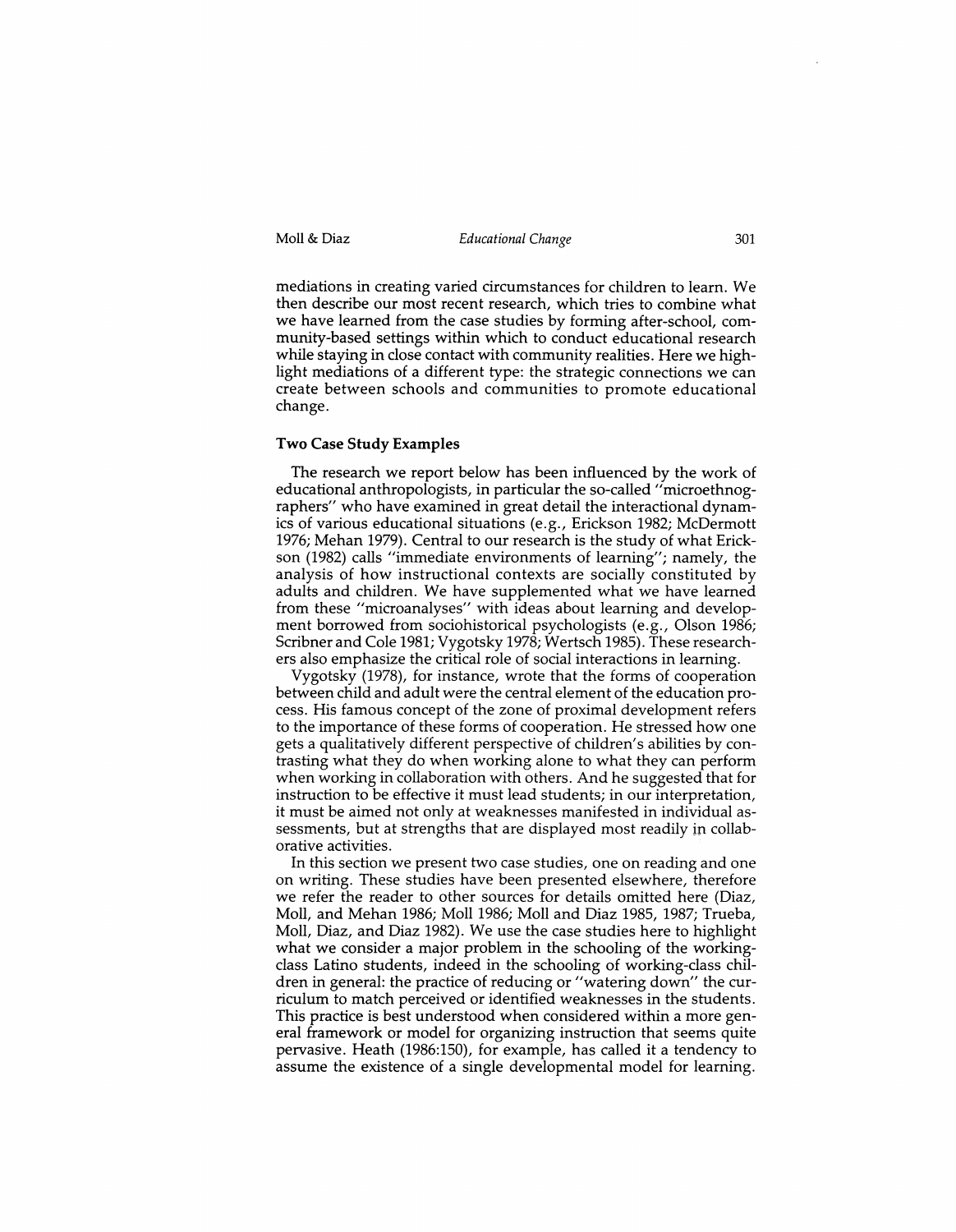She writes, "The school expects children to follow a single developmental model in acquiring uses of language," a model that assumes "a linear progression for learning in which earlier stages will not normally be repeated, and behaviors characteristic of later stages will not precede or appear in the place of those behaviors judged as simpler or more fundamental than others." For the children presented in these case studies, this model meant being stuck in the lower levels of the curriculum.

Although student characteristics certainly matter, when the same children are shown to succeed under modified instructional arrangements it becomes clear that the problems these working-class children face in school must be viewed primarily as a consequence of institutional arrangements that constrain children *and* teachers by not capitalizing fully on their talents, resources, and skills. As we have written elsewhere (Diaz, et al. 1986; Moll 1986), this conclusion is pedagogically optimistic because it suggests that just as academic failure is socially organized, academic success can be socially arranged.

The reading case study reported herein took place in an elementary school within a Latino working-class community in San Diego. All of the children in the study were labeled limited-English speakers, especially the ones in the lower reading groups. We also conducted the writing study in a predominantly Latino community in San Diego. The students were in junior high school, and those who participated in the work described here were limited-English speakers. In both cases the students were doing poorly academically. In the elementary school, they were reading approximately three grades below grade level; in the junior high school they were doing poorly in writing as measured by districtwide tests.

## **Reading**

The research took place in a bilingual program that featured an instructional model in which children received academic instruction solely in Spanish and then moved to the classroom next door to receive instruction in English. So, the children spent part of the day in one classroom and part of the day in the other, providing us with the opportunity to observe the same children in two distinct yet related sociolinguistic environments for learning. Other relevant factors were: the teacher in the Spanish-language classroom was female, bilingual and Mexican-American; the teacher in the English-language classroom was male, monolingual, and Anglo-American. The first part of the study took place in third-grade classrooms, and the second part in fourth-grade classrooms. All of the children were considered limited English speakers, but all of them were judged by the school, using language assessment instruments as well as teacher opinions, to be sufficiently fluent in English to benefit from instruction in that language.

Our first study, patterned after Mehan (1979), revealed how the focus of instruction and the instructional procedures varied according to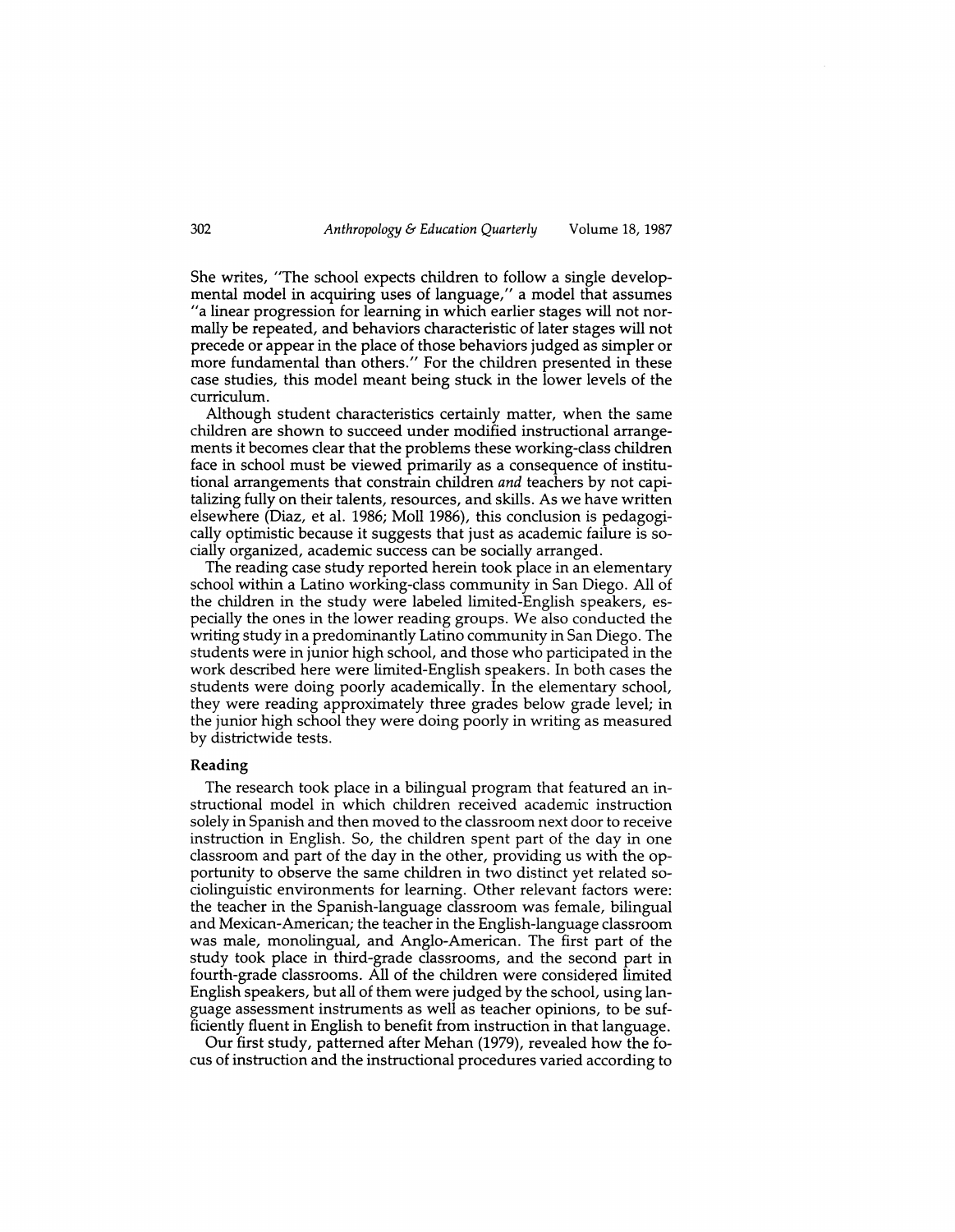# Moll & Diaz *Educational Change* 303

ability grouping. In brief, the teachers organized lessons in both classrooms according to a hierarchy of reading skills reminiscent of Heath's (1986) claim of a single developmental model. They assumed that decoding must precede comprehension of text and that advanced forms of comprehension (what we have called "text-free") could not be taught until simpler, text-bound skills were mastered. Consequently, instruction in Spanish ranged from an emphasis on decoding and simple, text-bound comprehension questions for the "lower" reading group, to more difficult but still text-bound comprehension questions for the "middle" group, to a more advanced text-free comprehension focus with the "high" group. This instructional bias, a skills-based approach ranging from simple to complex, characterized both classrooms, but it was particularly problematic in the English-language classroom. Here the emphasis, regardless of ability grouping, was on decoding. Even students who were among the better readers in Spanish were treated in English as low-level readers. We could not find any resemblance within the English language reading lessons of comprehension questions characteristic of the advanced group's lessons in Spanish. We have suggested that because the children decoded in English with an obvious Spanish accent, as second-language readers are bound to do, and because accurate pronunciation is the best index of good decoding, the students never quite sounded right to an English monolingual teacher; therefore, he did something that within context seems quite reasonable to us—he organized plenty of decoding practice to get the students ready for more advanced reading.

We should be clear that we are not interested at all in blaming the teachers. We believe that the "model of learning" implicit in these classrooms, as well as other organizational constraints, helped misguide the teachers into treating their classrooms as self-contained environments: the teachers were unable to relate what was going on in Spanish reading, especially with the high group in Spanish, where the children were obviously competent readers, with reading in English. Put another way, there was no transfer from Spanish to English reading, a goal of most bilingual education programs, because the organization of instruction was such as to make reading in English dissimilar from reading in Spanish. Comprehension, the key to reading, did not enter in any important way into English reading lessons. You cannot transfer what you are not allowed to display.

Our "intervention," therefore, consisted of creating instructional conditions in which the children could fully display their reading abilities regardless of language. For the sake of brevity we will summarize our procedures into four steps.

First, we asked the regular English language teacher to teach a lesson with the children classified as the low reading group. We knew from our observations in the Spanish-language classroom that these children read with differing ability, but they could all read in Spanish with comprehension.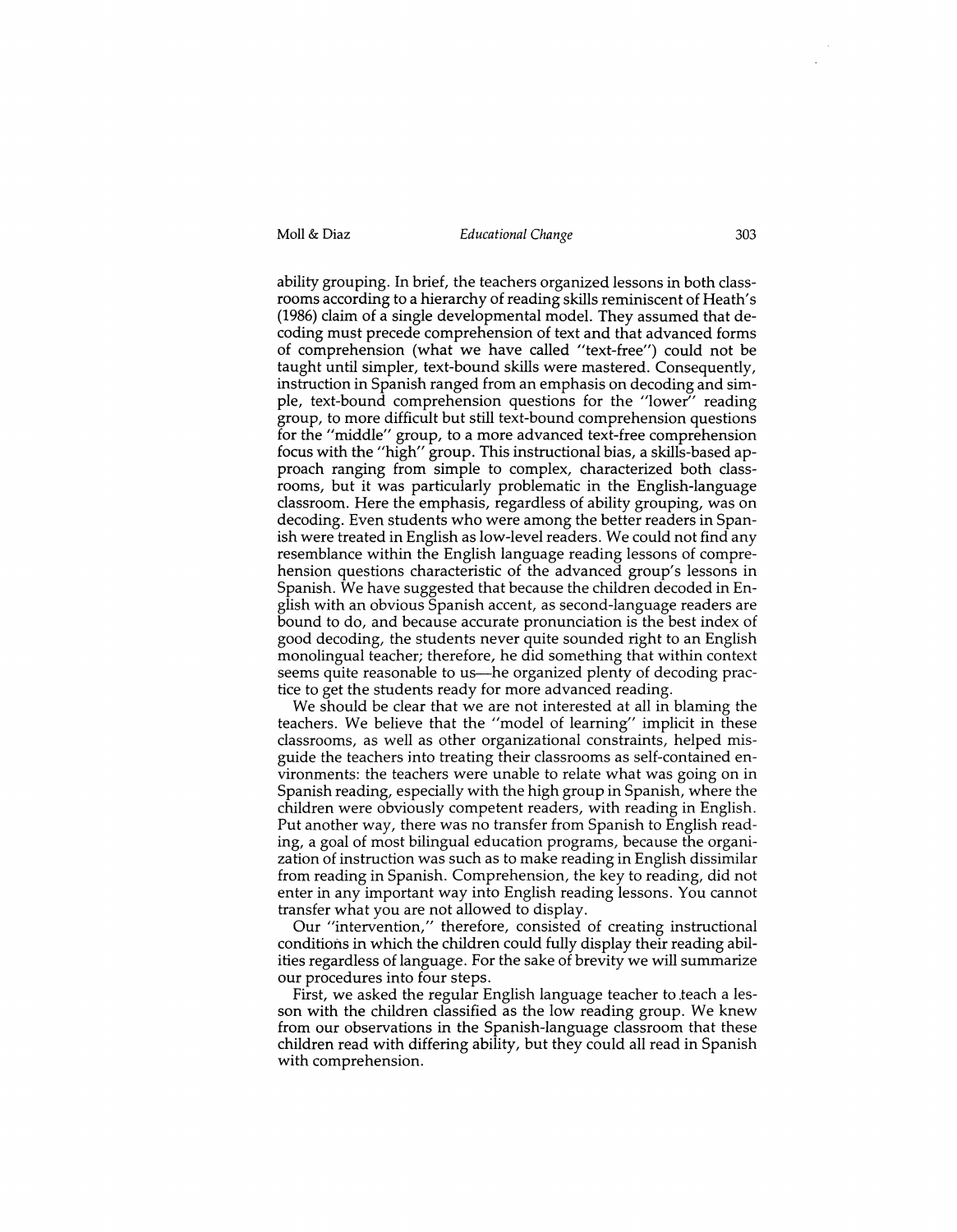# *"Reading" in English*

The lesson began with a brief discussion about the topic of the story, as the teacher attempted to establish the context for the story. The teacher then told the children that they would take turns reading aloud. In the transcript we present below (from Moll and Diaz 1985), note that the children were unfamiliar with some relatively simple English words and that they also mispronounced some words (e.g.,  $\left[$ 'said'' as  $[$ seyd $]$ ).

- 1. Teacher: Let's start reading the first page. We are going to meet a lot of new people in this book. (Two of the girls have their hands up)
- 2. Delfina: Can I read first?
- 3. T: I am going to let Sylvia read first, she has her hand up. (Sylvia starts reading).
- 4. Sylvia:" 'You can't guess where we are going,' said David."
- 5. T: OK, just a minute, please, Carla, we need you to follow with us. (Carla was not looking at her book).
- 6. Carla: OK.
- 7. T: Delfina, we need you to follow right along. (Addressing Sylvia) Would you start all over again?
- 8. S: OK, I'll start over again. " 'You can't guess .. .' "
- 9. T: (Interrupting) OK, what is this? (Points at a word in the text)
- 10. S: Can't?
- 11. T: Can't. What does that mean? (Pause)
- 12. C: Uhmmm ...
- 13. T: OK, Carla, if I say you can guess or you can't guess.
- 14. D: (Raising her hand) Oh! Can't is like no . . .
- 15. C: Don't do that.
- 16. T: Uh, yeah, uh huh. Read the sentence, the whole sentence again and let's see what it says. . .
- 17. S: " 'You can't guess where we are going,' sayed David Lee."
- 18. T: Good.
- 19. S: "It's going to be a ... " (Looks at teacher)
- 20. C: Surprise.
- 21. T: Surprise.
- 22. S: Surprise. " 'I like surprises,' sayed Isabel. 'You bet, I'll bet you can't guess where we are all going,' sayed David." (The other girls raise their hands to read next.)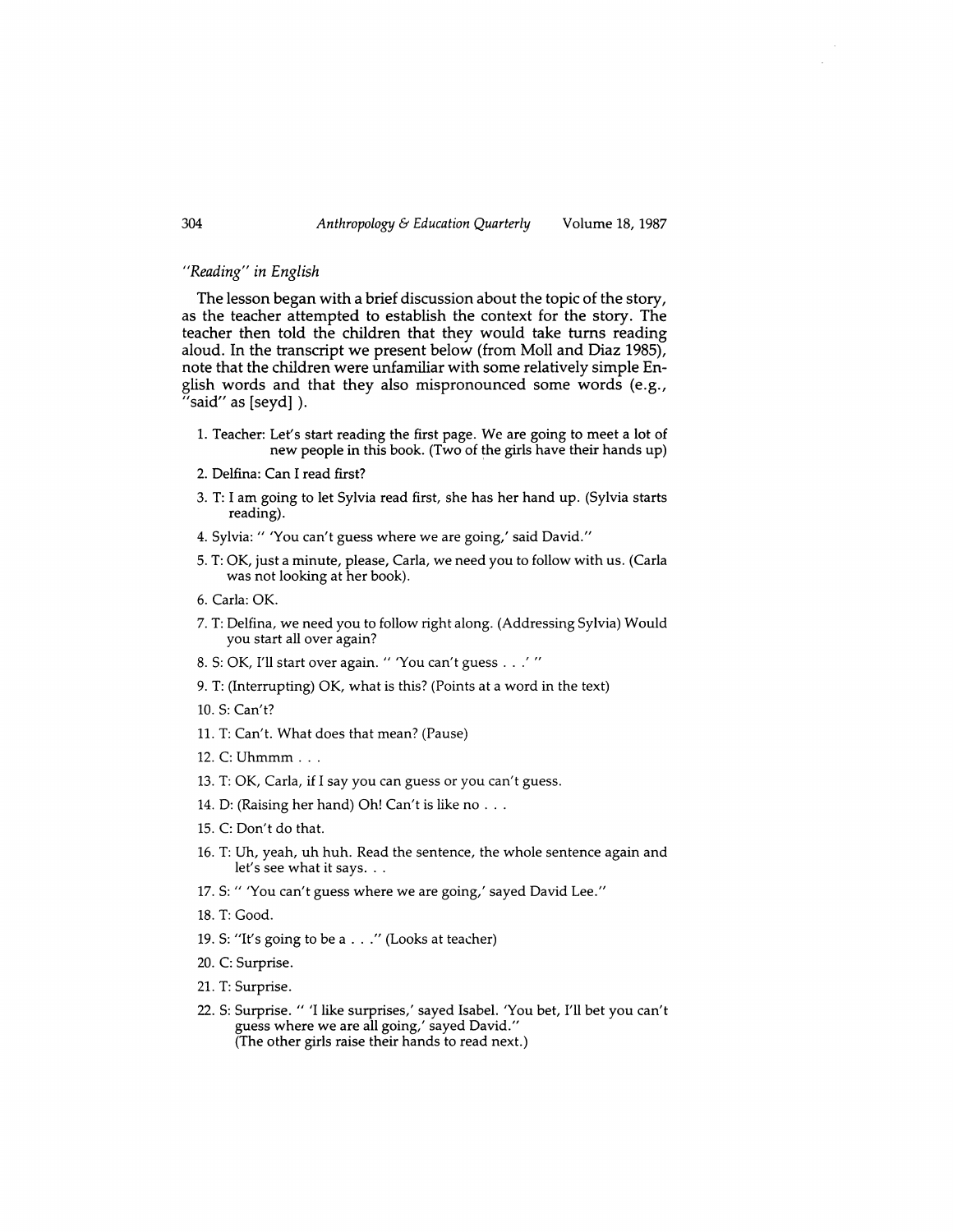This excerpt illustrates the deliberate, slow pace of lessons with students in the low reading groups, including the frequent interruptions to help with pronunciation or define words. The children display similar difficulties when they are required to report verbally what they have understood from the reading; they were tentative in their speech, and their answers were fragmentary, as in the next transcript when the teacher asked them why the children in the story thought that one of the girls, Isabel, was lost in the fire station.

- 1. D: Because, the boys and girls, um, looked. . . (Sylvia raises her hand)
- 2. T: Sylvia.
- 3. S: Uh, because the boys and girls, uh (pauses, laughs) the  $\dots$  um  $\dots$ .
- 4. D: Had to go home.
- 5. S: Because the boys and girls go ...
- 6. T:Mhm ...
- 7. S: ... out in the first place and the girls not say "I am here."

Even to an experienced observer, or an experienced teacher, as was the case here, it would be reasonable to conclude that these children could not read at this level. It seemed evident that in the present reading context the children could not do more.

#### *Some Bilingual Counterevidence*

Was this conclusion accurate? We turned to Vygotsky's ideas for assistance. Recall the premise of his concept of a zone of proximal development: children differ in their abilities in ways that cannot be assessed solely by techniques that analyze independent performance. Based on our observations of the children in Spanish, we developed a bilingual corollary: children differ in their abilities in ways that cannot be assessed solely by techniques that analyze performance in one language. To apply this corollary, immediately after the lesson was over one of the authors sat with the children and asked comprehension questions in *Spanish* about what the children had just finished reading in *English.* Compare Sylvia's answer to a probe very similar to the one we quoted above: How did the boys know that the girl was lost?

1. S: Porque el, ella, ellos le, le gritaban y, y, la buscaban por donde todo el edificio donde viven los bomberos y ella no contestaba. (Because he, her, they would, would shout for her, and, and, they searched everywhere in the building where the firemen live and she wouldn't answer.)

#### She later elaborates:

2. S: Porque David dijo que ya se tenian que ir. Entonces dijeron, "Quien falta?" No falta nadie, entonces dijeron, "Isabel." Entonces empeza-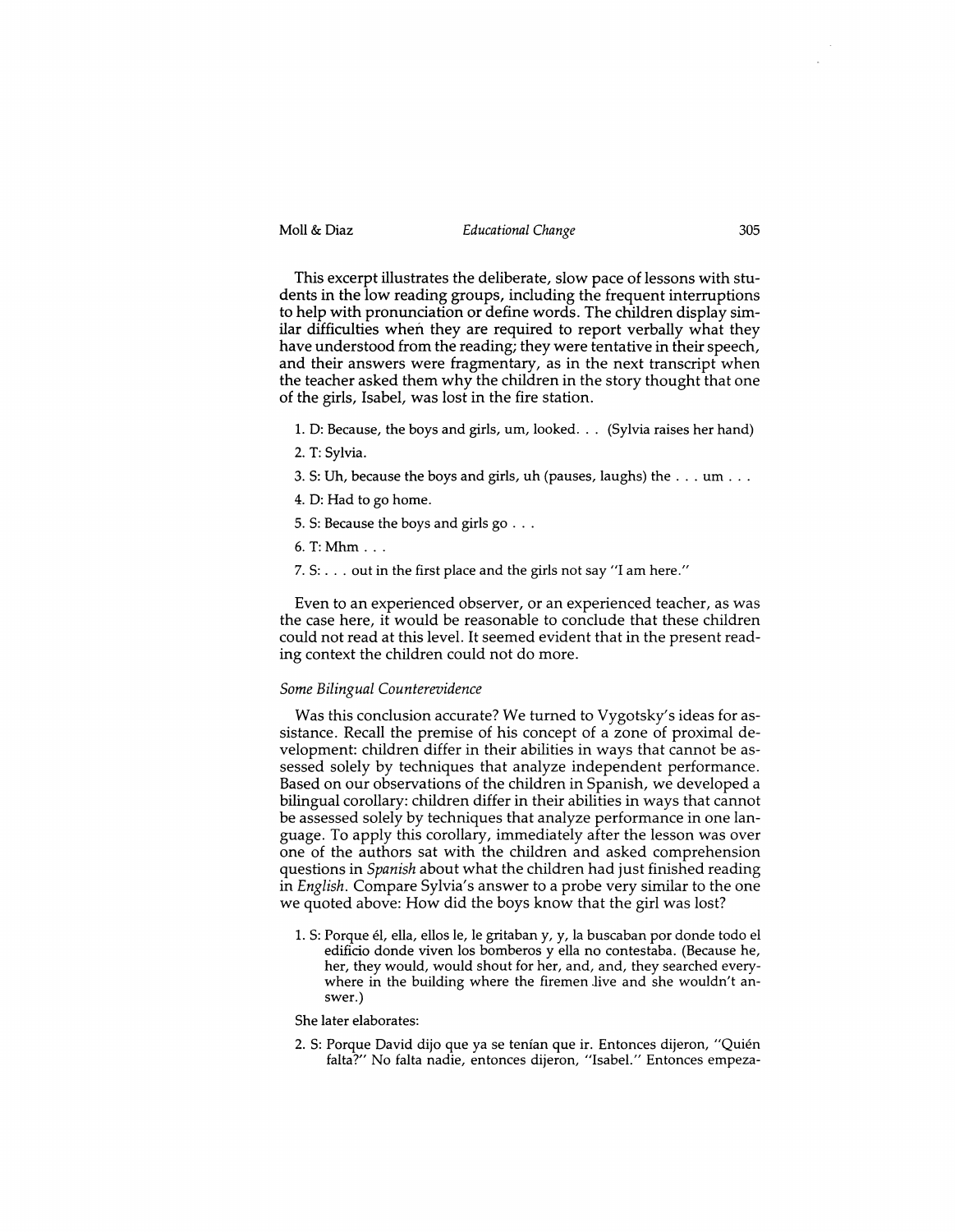ron a buscar y no la encontraban y decian, "Esta perdida ella, senor." El bombero dijo, "No, no, no puede estar perdida." Pues andaban buscandola y llegaron al troque y el senor dijo que alli estaba Isabel. (Because David said that they had to leave. Then they said, "Who's missing?" No one's missing, then they said, "Isabel." Then they started to search and they couldn't find her and they said "She's lost, sir." The fireman said, "No, no, she can't be lost." So they were looking for her and they got to the truck and the man said that there was Isabel.)

It is obvious from the transcript that Sylvia understood easily the story that she read in English, a conclusion one is unlikely to reach observing her in the English reading lessons. Our analysis showed that oral language and decoding difficulties in English notwithstanding, the students could understand much more about what they were reading in English than they could display solely in that language. How could we reorganize the instructional procedures to take advantage of their Spanish reading competence to advance their English reading? In other words, how could we develop a bilingual zone of proximal development for *English* reading?

# *Bilingual Communication and English Reading*

On the basis of the first "experiment," we asked the teacher to provide us with textbooks at grade level. We knew from the observations in the Spanish-language classroom that the children could understand more complex text, and we wanted to try matching that level of reading in their second language. Next, we asked the students to concentrate primarily on understanding what they were reading; in our terms, we made comprehension the higher order goal of the reading lessons. Finally, we decided that the students and we, the teachers, could switch to Spanish as needed, *in situ,* to clarify the meaning of the text. We labeled this strategy providing children with "bilingual communicative support" in comprehending English text.

We started the lessons by reading the story to the students, removing all potential decoding constraints from the students concentrating on comprehension. After the reading, we sought to clarify the meaning of the text, by finding out how much the students understood and by clarifying aspects of the text. By the third lesson, the students were able, with our bilingual assistance, to answer comprehension questions required of English monolingual readers at grade level. We should also mention that by the third lesson we no longer read to the students, we had transferred the responsibility for decoding to them (for examples, see Moll and Diaz 1985). It was not the case that the children had turned into competent English readers with minimum assistance; that is not our claim. Our claim is that reading and communicative. resources can be strategically combined or mixed to provide the children with the support necessary to participate profitably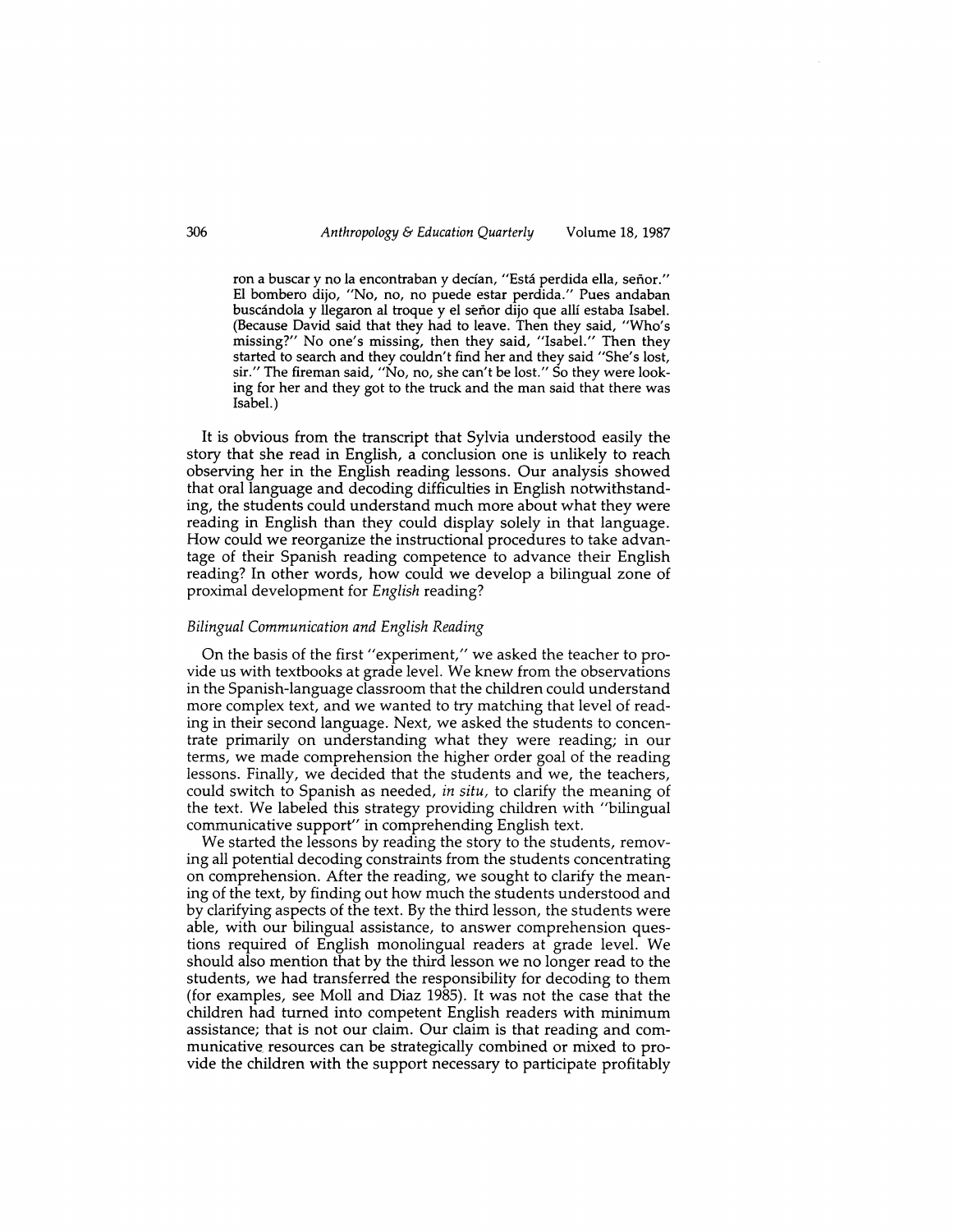in reading lessons. This point, we believe, has to do with the social organization of instruction and how it interacts with the children's and teachers' characteristics. We showed that the level of the lessons need not be reduced to accommodate the children's English language constraints, and that there are reasonable and credible ways to fruitfully relate lessons across languages for the benefit of the children. In our specific case, we took advantage of the children's Spanish language and literacy skills to facilitate their performance in English. Transfer, when it occurs, is always socially arranged.

# **Writing**

The goal of this study was to document how writing was used in home and community settings and to explore ways of using this information to improve the teaching of writing. As such, we conducted this case study in collaboration with 12 teachers from three junior high schools. In contrast to the reading study, we did not intervene directly in instruction; rather, we created a research site within the community under study in which we met with the teachers every two weeks for three hours or so to discuss changes in their teaching of writing. More specifically, we met to discuss the latest research information and how this information could be used by the teachers to change or improve how they were teaching writing.

We realized quickly that very few of the students, especially the limited-English proficient students, were doing any extended writing. Most classroom writing was in response to teachers' questions or to worksheets. There seemed to be a similar reduction to what we described in the reading study: the students were assumed not to possess the necessary English skills to participate in essay or expository writing; therefore, teachers adjusted lessons to the students' low levels of English oral skills. Other relevant factors that helped frame the study included the following: We found little writing in the homes studied, and most of the writing that did occur was very functional (e.g., a shopping list, a telephone message, and so on). However, most of the literacy-related events in the home occurred in response to the students' homework assignments; so, in short, when writing occurred it had something to do with homework. We should add that all of the parents stated that they valued education highly and that they considered good writing to be part of being well schooled. Further, all of the parents were eager to discuss with us problems and issues having to do with living in that community. These issues ranged from immigration problems to gangs and drugs. Regarding the teachers, only one had been trained in the teaching of writing, and she believed that the methods that she learned did not apply readily to the student population she was teaching.

Therefore, regardless of differences in the two case studies, we were facing a similar phenomenon: how to maximize the use of available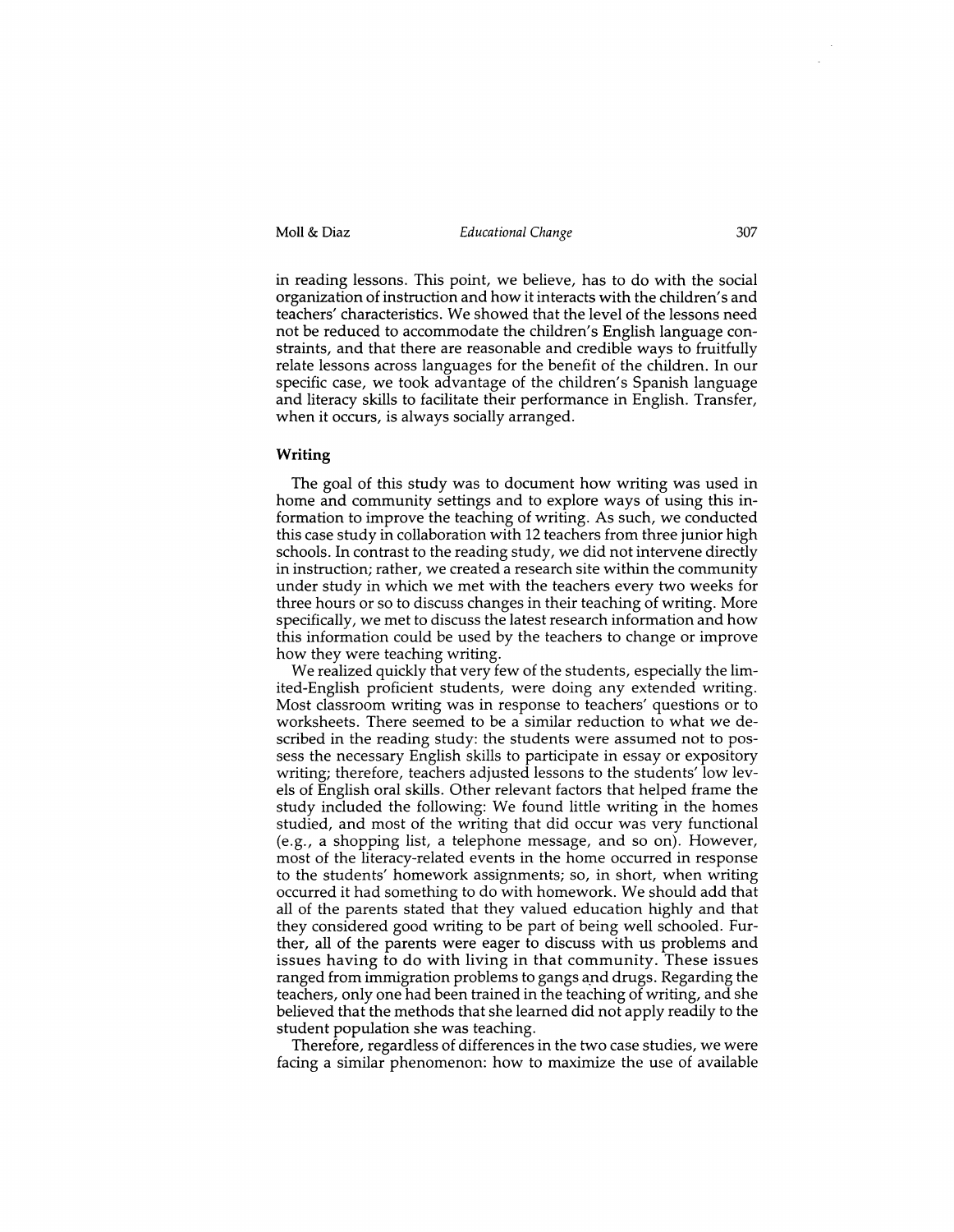resources to overcome reductionist instructional practices. In contrast to the reading study, however, the disconfirming information was not available in the classroom next door; no such asset was present. We needed to tum to community-based information for help.

# *Communicating Meaning*

We started our interventions by using state-of-the-art information (e.g., Graves 1983) in helping teachers to teach writing as communication. We then asked them to select a topic for writing from among the community issues our field studies were identifying as important. We wanted to change not only the process of writing but the *motive* for writing: it was to become an activity to communicate with someone else about something that mattered. The teachers were reluctant to use community-related issues in their lessons. Some expressed concern that the principal or the parents could complain. However, the one teacher who was willing to try met with instant success in getting her students to write. She got them to produce sufficient text so that it gave her plenty of opportunities to teach, where few existed before.

Using this teacher as a model, we encouraged the others to experiment with their teaching, keep a journal of their activities, and bring it to our sessions for discussion. After the teachers had had some practice and some success, we asked them to think of ways of using homework as a way to extend their writing lessons---that is, as a way of helping the students and themselves increase their knowledge base for writing. Having overcome their initial reluctance, the teachers agreed to implement a series of writing activities in which community information collected through homework assignments would be used to produce and revise written text. The teachers asked the students to write about an issue of significance to them or their community (e.g., societal bilingualism or cheating). They then helped the students create a questionnaire through which they could collect others' opinions about the topic; the students interviewed parents, peers, siblings, neighbors, and adults in the school. The next step included the teachers helping the students compile this information in ways that could be used to revise their articles. An *unedited* example from one student's writing will suffice to make the point.

First, in my school, I asked students and aduls. If they are bilinguals, some people are bilingual and someones are not in my school. Some them tall me they are bilinguals. some a they' re not bilinguals about the 50%. Senconly, in my community some people is don't inersting about to be bilingual becaue they think, they don't need other language because they are in America and in America only speak English. Thrith, I don't feel so good, because I think they are a little dum people because they think to be a bilingual person is a waste them time. Also, I think the people who's don't interesting to be them selfs bilingual arre going to the wrong way because the prsons who speatwo language or more have the opportunity to know other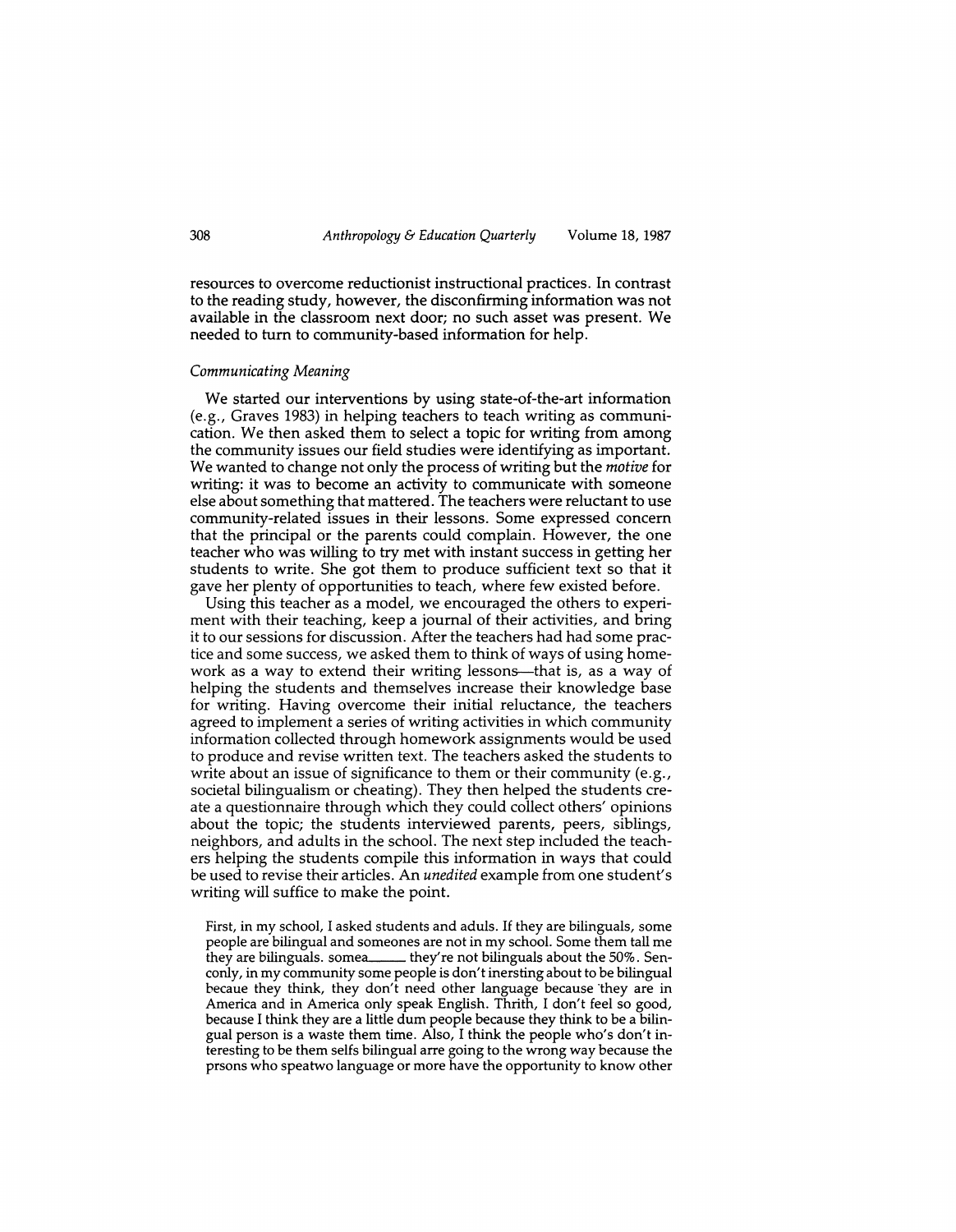culture and language. Finally, in my family they think to be a bilingual is to important because they learn other culture and language, And we speak spanish and we speak Enghlish because we live in U.S.A. but like in different countries is important to know other lnguages for we can talk with other persons. [Diaz, Moll, and Mehan 1986:218]

Obviously, the student's writing could stand improvement. But that would be to miss the point. Grammatical mistakes aside, the teacher was able to organize the lesson in ways that minimized the constraining influence of the student's lack of fluency in his second language, while maximizing the use of skills the student did possess in getting him to write for communication. Whether students were fluent or not in English, they participated in comparable, demanding intellectual activities; the goal of writing for communication remained invariant, ways of achieving the goal varied depending on the characteristics of the students and the resources available for teaching. (For additional results, see Trueba et al. 1982.)

These and other studies that have analyzed in detail the "immediate environment of learning" provided us with a good understanding of the interactional mechanisms of teaching and learning; these same studies convinced us how much the ways we routinely organize instruction limit children's thinking. We have also shown, however, that this does not have to be so; even relatively minor changes in the social context of learning can produce important changes in performance. How we are going about creating conditions for change as part of a general research strategy is what we describe next.

## **Instructional Experimentation in Community Context**

A direct result of our previous research, a logical and necessary progression of it from our perspective, has been the development of community-based research sites. We think of these settings as educational "laboratories." As with any laboratory, they are places especially designed to address specific issues in a reduced, manageable way. At these settings we continue our research on reading, writing, and more recently, on computer communications, an important new addition to our work, as we shall explain (Diaz 1987; Moll 1987). As is now becoming known about laboratories, however, these settings are not isolated from the world at large (Latour 1983). In our case, we try to link them strategically to different social institutions and practices. In line with the laboratory metaphor, we have called studies that we conduct at these setting "ethnographic experiments." As we implement our instructional studies, we try to retain important classroom or school characteristics while exploring ethnographically the nature of the community and what resources may be available to improve instruction. That is, these settings are intended as permanent locations that allow us to study dynamically and continuously schooling in the context of the community. And in the ethnographic spirit, we try to relate,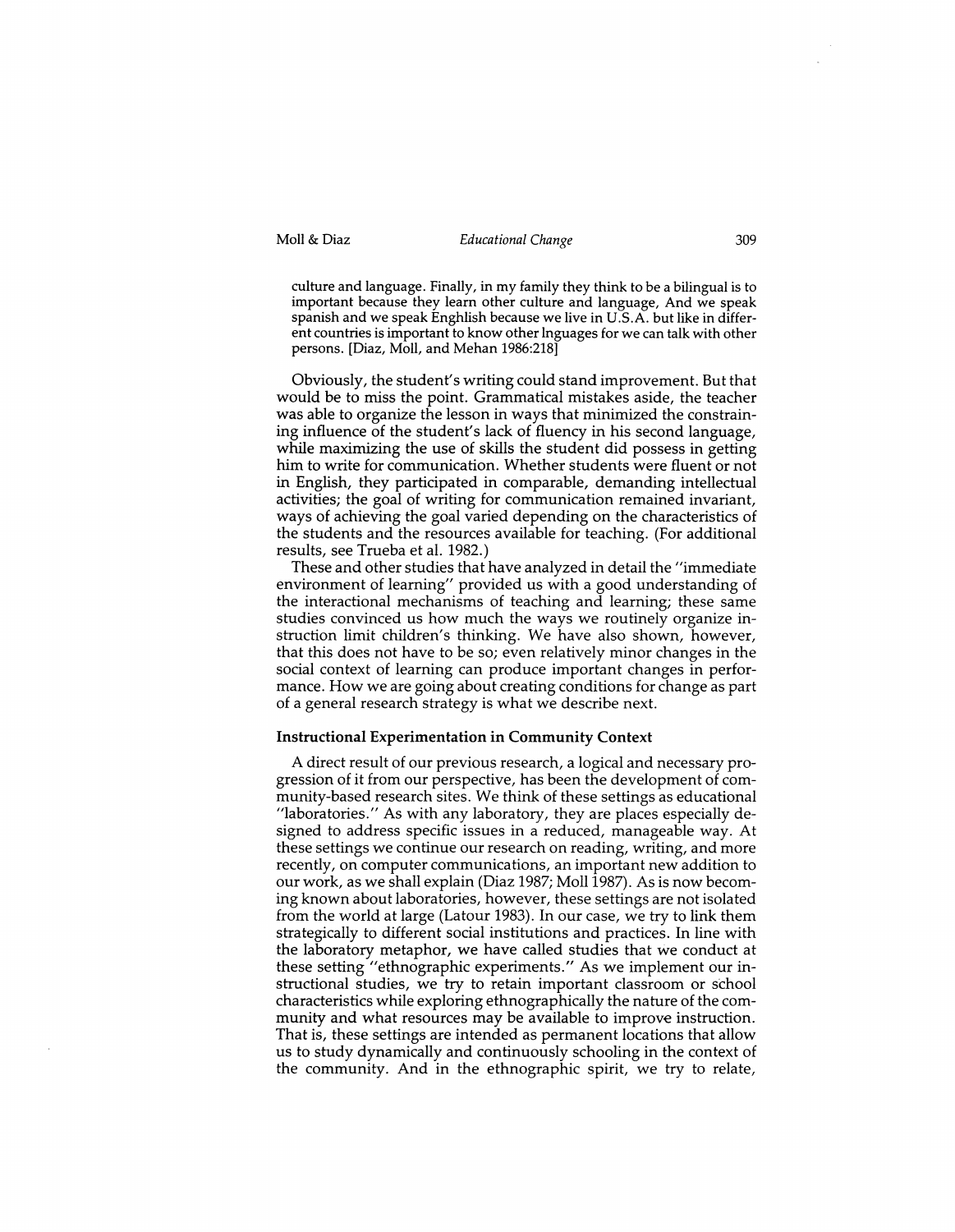through a computer network among researchers, teachers, and students, our community and instructional findings to work being conducted in a similar mode in other cities.

For example, at both the San Diego and Tucson sites we meet with 15 to 20 students at least twice a week for approximately two hours. These students are usually working-class Latinos in the bottom 20th percentile of their class, and they represent the type of linguistic diversity common in the schools. On a typical day the students participate in reading lessons, do writing and editing, try our software, and communicate through the computer with students locally and internationally. Reading, writing, and the use of computers are conceptualized as related activities in carrying out broader research projects. Recently, for example, the students in Tucson and San Diego conducted research on murals, a common sight within each community. At each site the children analyzed murals and learned about their purpose, why they were painted, how they were assembled, their messages, and so forth. The students shared in writing all of the data collected with their peers in the other city as well as prepared newsletters to report their work. This arrangement allows us, as part of the same system, to conduct research on reading, writing, and the use of computers, and on how to take advantage of what their respective communities have to offer.

Beyond being sites for instructional research, however, these sites enable us to establish new relationships with key social institutions and players. For example, both undergraduate and graduate students do research at the sites or in the communities. We also use the university's computing resources in facilitating the networking activities. In both instances, through the work, we are establishing a new connection between the local schools and communities and the universities. Similarly the local school districts have contributed to the sites, installing a new telephone line for our use, providing us with access to local schools, or providing funds to remunerate teachers who work with us during after-school hours. We are now planning on increasing the participation of parents; similar research in New York has combined literacy courses for parents with computer-mediated activities for the children (Pedraza, personal communication, January 1987).

## **Conclusion**

We think that these community-based, educational laboratories provide us with a leverage point in the study of educational practice (cf. Latour 1983). Our work is simultaneously instructional and community analysis; it entails a microanalysis of instruction, so essential to understanding that those events we call lessons are always social constructions, and to an analysis of the role of extracurricular factors in this social accomplishment. In this sense we see our approach not so much as dissolving but as mediating the interactive and structural ex-